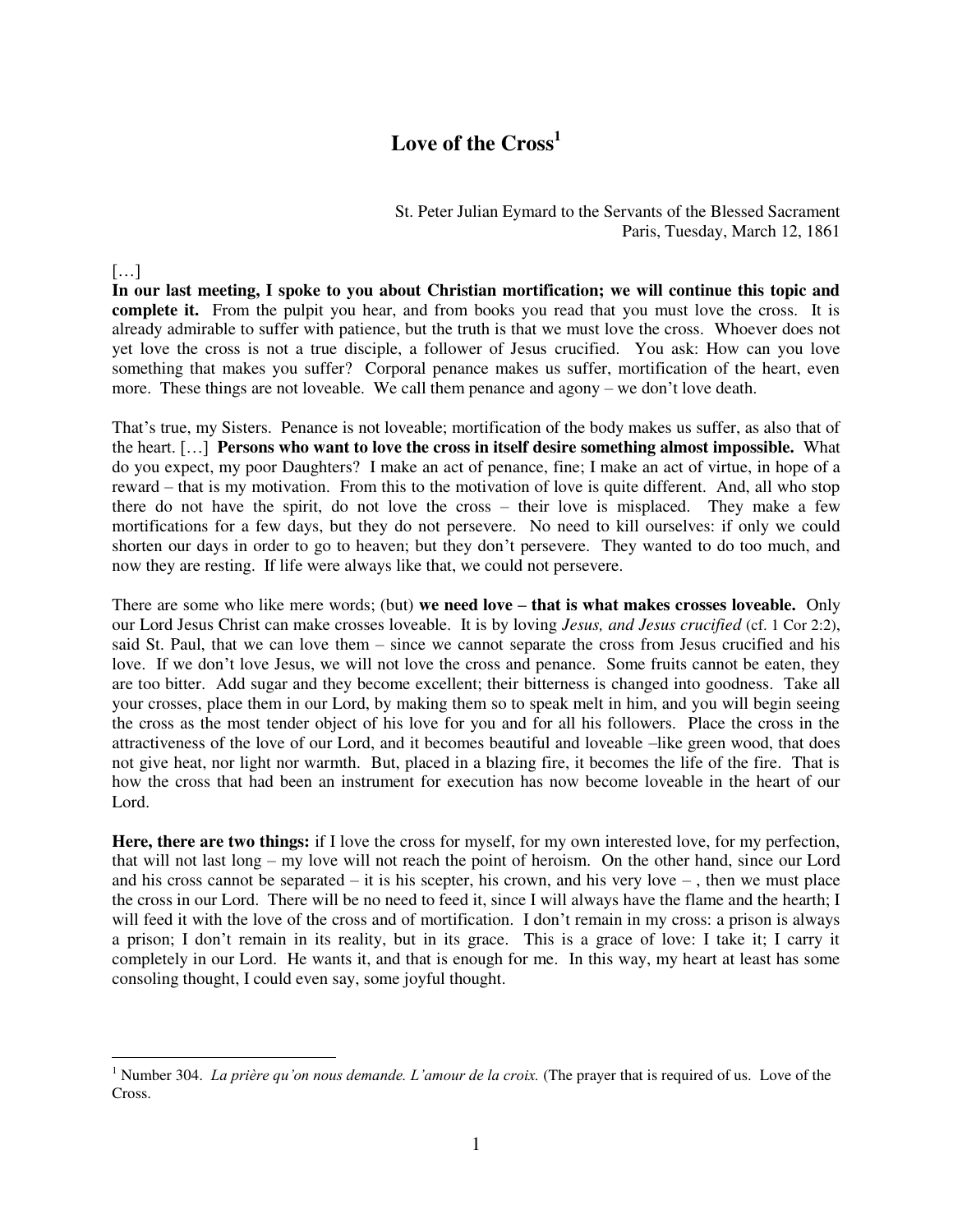**We must live outside of our sacrifice**, as the martyrs did. We might say: The martyrs suffered only for a moment. Some tortures certainly lasted for months and years; it was a slow death. What was our Lord doing? He was giving them the joy of his love. There is a fire in me that is bigger than the fire that burns me, said St Laurence. God gave them a greater love, and they triumphed over their sufferings and their executioners. The wild beasts became as gentle as lambs; the fires went out; often an angel held a crown encouraging them to give their life. They saw the heavens open, like St. Steven (cf. Acts 7:56) – God sent them an angel or the Blessed Virgin. He placed the soul of his servants in his grace of love, and they were victorious. We should not live in sacrifice: our soul is on a battlefield – do not resist too violently. Every life needs a center: either the love of God or self-love.

**Give a certain joy to your crosses,** as St. Bernard said, speaking about some good crosses. I wish this joy to you; it gives strength, and strength will be victorious and always triumph over sacrifice. We also have a false idea about love: we seek always a calm state, like in heaven. Calm does not last long on the stormy ocean of the world. God gives it to us for a short time, to make us progress faster. We seek also the joy of emotional love, to feel that the Good Lord is happy with us, that he loves us, and that we are headed towards heaven. Once in a while, God lets us see some breakthroughs – *work out your salvation*  with fear and trembling (Phil 2:12), says St. Paul. If there were not occasional eclipses, we could not do so.

**There is an error among devout persons:** they imagine that the victorious love of our Lord always goes hand-in-hand with the joyfulness of this love. That's not possible. How would you explain the abandonment felt by our Lord on the cross and in the Garden of Olives? Didn't the Blessed Virgin experience being sad? Yet she loved God very much, and so did St. Joseph. […] Don't you think that the Blessed Virgin and St. Joseph spoke to each other about the passion of our Lord? You have only to read the prophet Isaiah, who spoke even more clearly than the evangelists. Did they not love our Lord? [Indeed,] they loved him all the more.

The greatest love is that which receives God's guidance, when God seems to abandon the soul, and let it suffer for all sinners. In this way, don't you think Moses suffered when God came down on Mt. Sinai, and when lightening had wiped out half of the Israeli camp? The people had been idolatrous, and risen up against Moses. And Moses prayed: *Lord, you must pardon them; I cannot bear to be separated from my people* (cf. Ex 32:32). And Moses prevailed.

**Love must have its struggles.** Unlike the love experienced by a child feeding on the delicious milk of its mother's breast, love must pass through Calvary, or the desert, or exposed to diabolical and human temptations, and be struck by the storms – that is love. It perseveres come what may. Love is as strong as death (cf. Sg 8:6), even stronger than death – that is the true meaning.

Let us move on, my poor Daughters; love the cross in our Lord. Increase your love for our Lord, and your love of the cross will follow quite naturally. Love the cross – it is the child of your love, as I told you; it is the scepter of your love. Since it came from his heart, the heart would give it life if it could, but it cannot ignite a piece of wood. That is why St. Paul said: *the cross is Jesus crucified in me* (cf. Gal 2:19- 20). **Ah! My poor Daughters, if only you could understand this beautiful thought: the cross is Jesus crucified in me.** 

- **Cf. "The Spirit. To Serve with Devotion and Abnegation. To Lose Oneself in God", August 13, 1861: Book # 2**
- **"The Spirit of Love and Sacrifice" August 20, 1861, Book # 2 B**